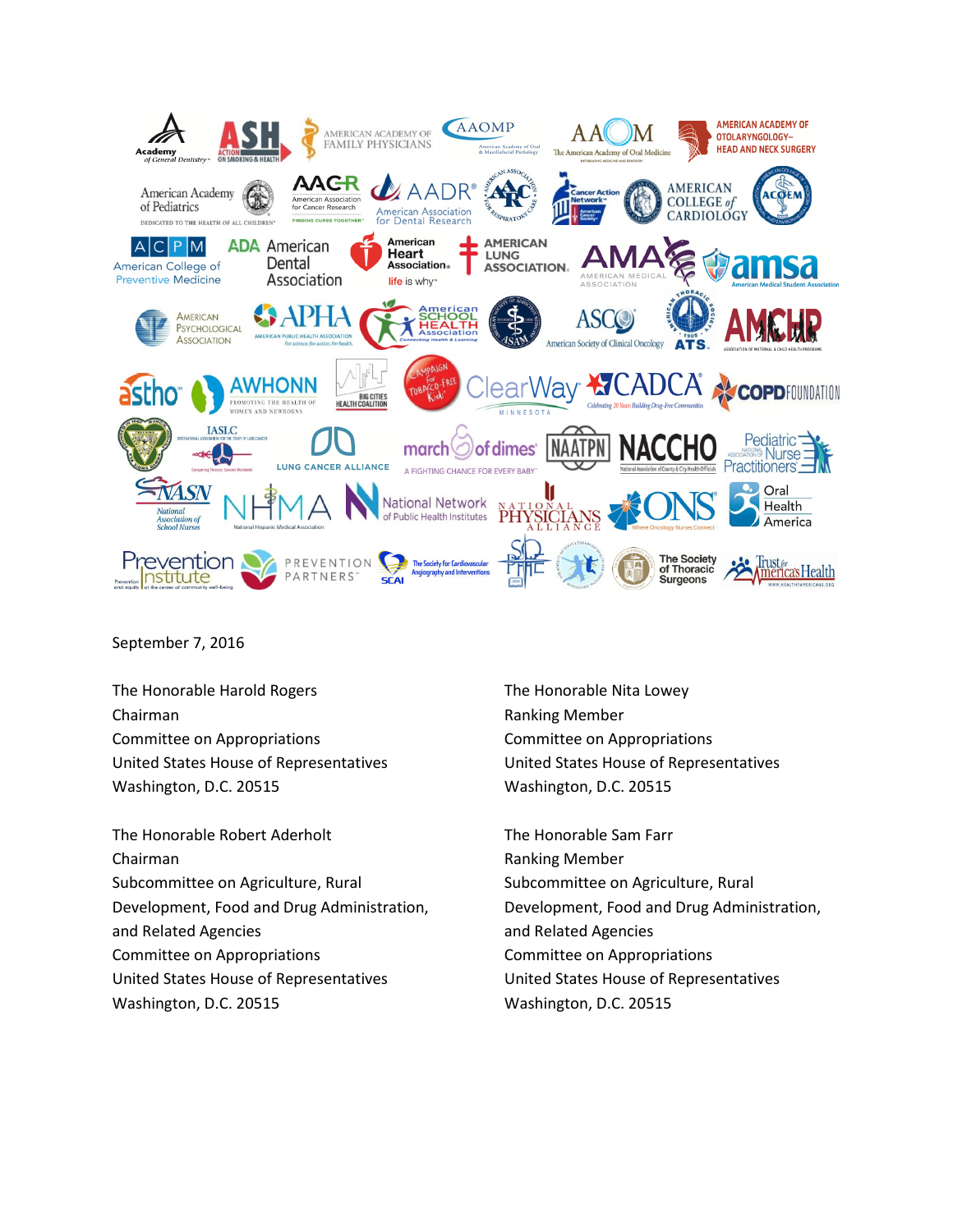Dear Chairman Rogers, Ranking Member Lowey, Chairman Aderholt, and Ranking Member Farr:

As you consider the continuing resolution, we urge you to reject any effort to include policy riders that would weaken FDA's authority to regulate tobacco products. We are grateful that the Senate Appropriations Committee's Agriculture, Rural Development, Food and Drug Administration, and Related Agencies appropriations bill did not include any tobacco-related riders, but unfortunately, the House Appropriations Committee's bill included two riders we strongly oppose.

In May, FDA took an important step to protect children and public health by issuing a final rule that will enable the agency to begin to oversee cigars, e-cigarettes, and other tobacco products that had been outside of FDA's authority. The final rule became effective on August  $8<sup>th</sup>$  and we urge that Congress not step in now to provide special protections for tobacco companies. The need for FDA oversight of these products could not be clearer. There has been an alarming increase in youth use of electronic cigarettes with 16 percent of high school students currently using e-cigarettes. In addition, high school boys now smoke cigars at a slightly higher rate than cigarettes – 14 percent for cigars and 11.8 percent for cigarettes. The final rule will enable FDA, for the first time, to oversee the manufacturing, marketing, and sale of these products, providing the agency with new tools to address the problem of three million middle and high school students using e-cigarettes and 1.4 million using cigars.

However, the House bill includes two provisions that would weaken this final rule and restrict FDA's ability to oversee these products. One provision would block FDA from using funds to "implement, administer, or enforce" this final rule unless the rule excludes "large and premium cigars" from FDA oversight. FDA specifically examined whether premium cigars should be excluded from FDA oversight and concluded that there was no appropriate public health justification for doing so. FDA's scientific review found that all cigars pose serious negative health risks, including about 9,000 premature deaths a year, and that all cigars are potentially addictive. We are also concerned that the rider defines "large and premium cigars" so broadly that it creates a loophole that invites tobacco companies to modify their products to qualify for this exemption – a loophole that tobacco companies will surely exploit to exempt some cheap, machine-made, flavored cigars that appeal to youth.

The second House provision would change the so-called "grandfather date" in order to exempt ecigarettes, cigars, and other tobacco products now on the market from an important FDA product review requirement. It would change current law so that manufacturers of these products are no longer required to provide information to the FDA and undergo a scientific review of the risks to public health of new tobacco products, which are defined as products introduced to the market after February 15, 2007. Changing this date would significantly weaken FDA's ability to take prompt action to protect children from thousands of fruit- and candy-flavored e-cigarettes and cigars, including products in flavors such as cotton candy, gummy bear and fruit punch that clearly appeal to kids.

We urge you to allow FDA's final rule on e-cigarettes and cigars to continue to be implemented and reject any effort to include the House tobacco policy riders in the CR.

Sincerely,